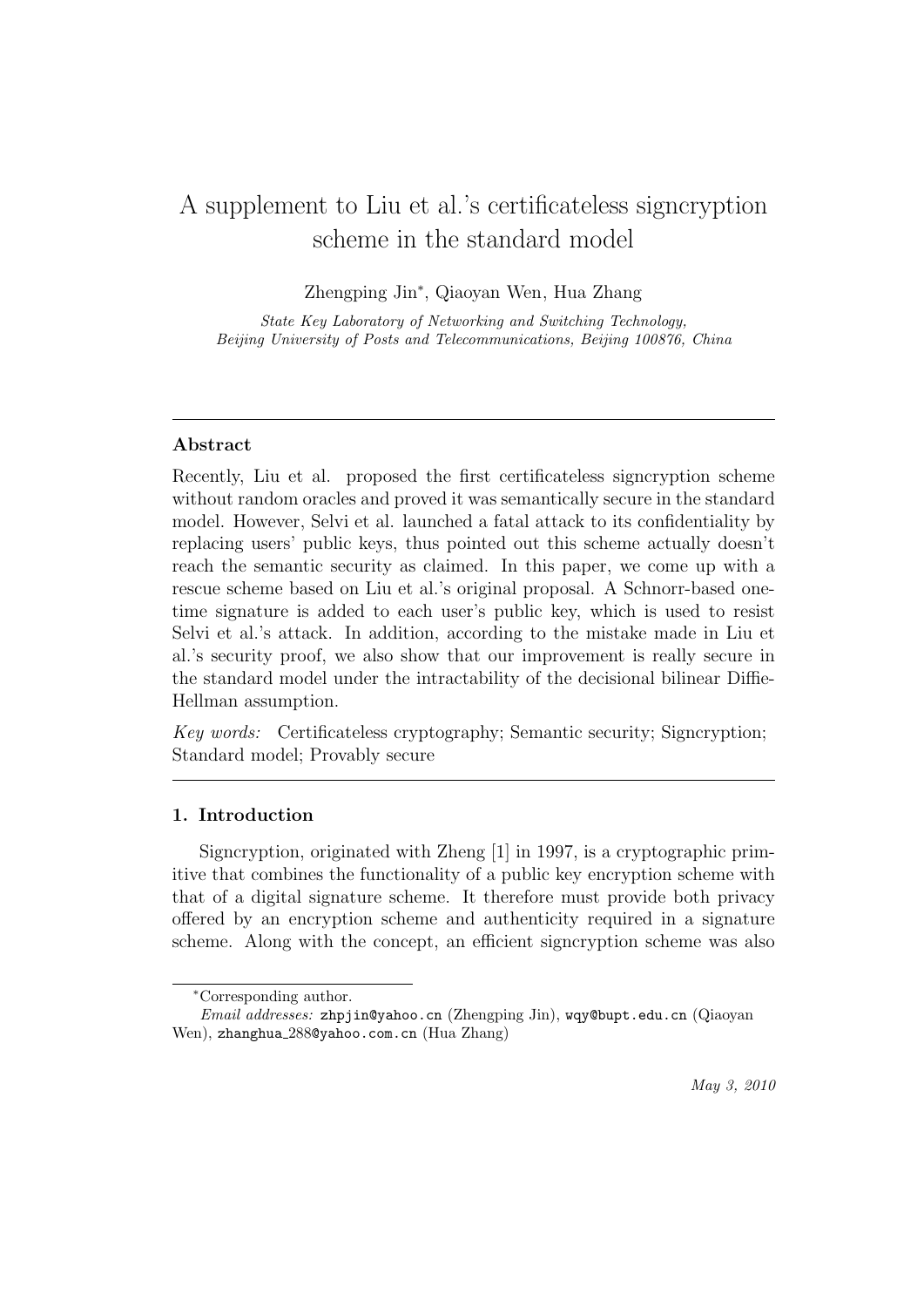displayed in [1]. However, it's more than a decade later that formal security treatments for signcryption schemes were appeared [2–4].

The concept of identity-based cryptography (IBC) was introduced by Shamir [5] in 1984. Its basic idea is that the users can choose arbitrary strings, such as their email addresses or other online identifies, as their public keys, and the corresponding private keys are created by binding the identities with a master key of a trusted Private Key Generator (PKG). Thus, it eliminates much of the overhead associated with key management in conventional public key infrastructure. The identity-based signcryption (IBSC) scheme was initially presented by Malone-Lee [6], but it was indicated by Libert and Quisquater [7] that it was not semantically secure. Later, a number of IBSC schemes were appeared (e.g.  $[8-11]$ ), most of which were proven secure in the random oracle model proposed by Bellare and Rogaway [12]. Although the random oracle methodology leads to the construction of efficient and provably secure schemes, it has received a lot of criticism. It has been shown that when random oracles are instantiated with concrete hash functions, the resulting scheme may not be secure [13–16]. As a consequence, an IBSC scheme without random oracles was constructed by Yu et al. [17] and claimed to be secure in the standard model. However, it was revealed by Jin et al. [18] that Yu et al.'s IBSC scheme [17] was not semantically secure because the signature of the message was visible in the signcryption ciphertext, and a rescue scheme was also provided, which was shown to be secure under the intractability of the decisional bilinear Diffie-Hellman (DBDH) problem [18].

Certificateless public key cryptography (CLPKC), initiated by Al-Riyami and Paterson [19] to eliminate the key escrow problem in IBC, represents an interesting and potentially useful balance between IBC and conventional public key infrastructure based on certificate. Its main idea is that a user combines two components to form his private key: one component is the partial private key generated by PKG with the master key, and another component is the secret value chosen by the user himself. In addition, a public key derived from the user's secret value should also be published, but it needs no certificates to authenticate its validation. Thus, CLPKC avoids the inherent escrow problem of IBC and yet not requires certificates to guarantee the authenticity of public keys. Due to this diploid advantage, CLPKC has received a significant attention, e.g. [20–31].

Certificateless signcryption (CLSC) is a cryptographic primitive that designs signcryption schemes in the CLPKC system, and several CLSC schemes have been produced until now (e.g. [25, 26, 31, 32]). So far as we know, Liu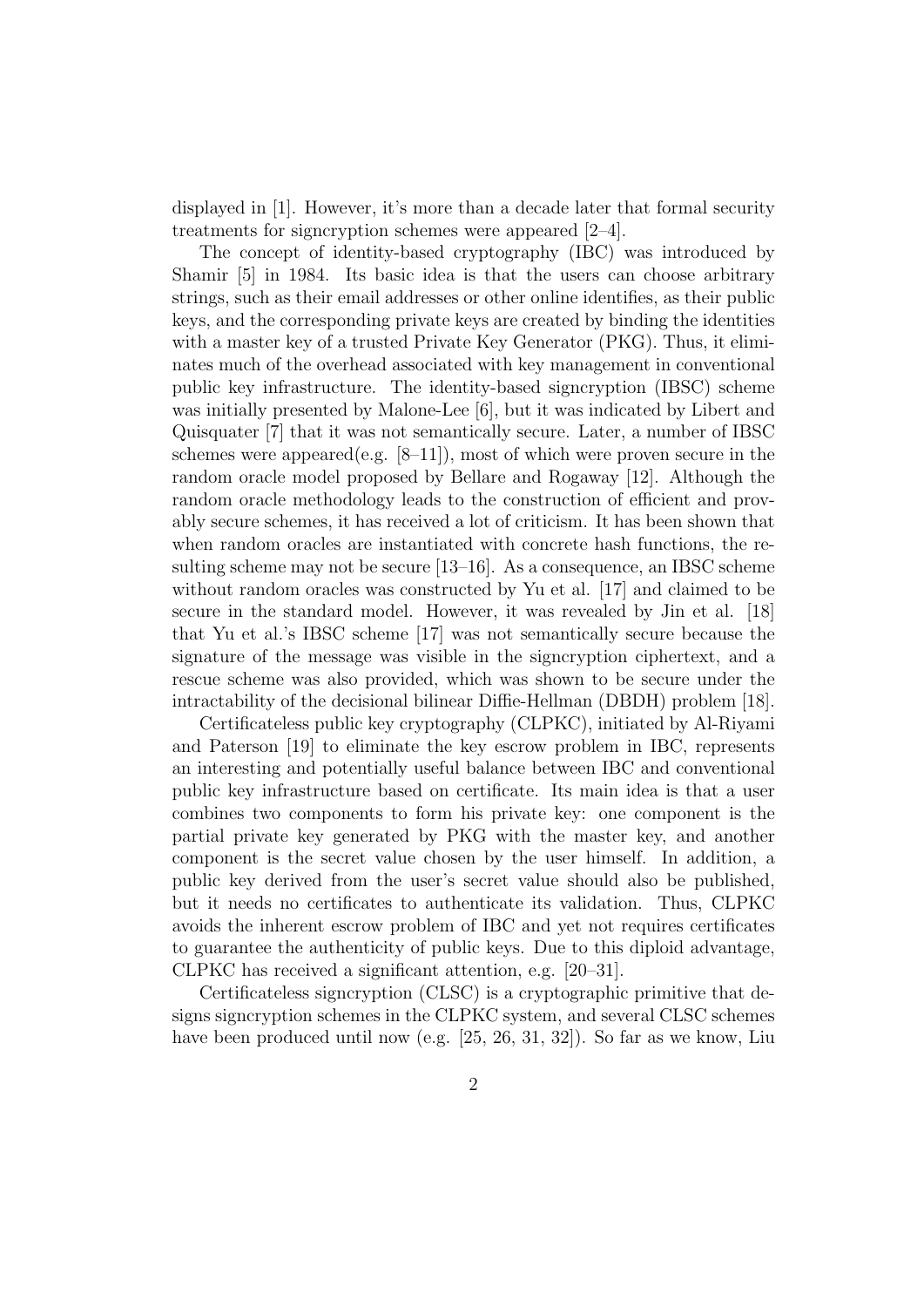et al.'s proposal [31] is the only CLSC scheme whose security is considered in the standard model. However, Selvi et al. [33] launched a fatal attack to its confidentiality by replacing users' public keys, and indicated it actually doesn't reach the semantic security as claimed.

In this paper, in order to fill in the gap of the security for Liu et al.'s CLSC scheme, some amendments are made mainly in its algorithm of User-Key-Generate. A Schnorr-based one-time signature is added to each user's public key, which efficiently prevents the improved scheme from Selvi et al.'s attack. According to the mistake that Liu et al. made in their proof, the security of our proposal is also analyzed. It is shown that the improvement is indistinguishable against adaptive chosen ciphertext attacks and existentially unforgeable against adaptive chosen message attacks in the standard model under the intractability of the DBDH problem.

The rest of this paper is organized as follows. Some preliminaries are given in section 2. Liu et al's CLSC scheme is recalled and the attack on its confidentiality is described in section 3 and 4, respectively. In section 5, an amendment to this CLSC scheme is brought forth and its security is reconsidered in the standard model. Ultimately, some conclusions are drawn in section 6.

# **2. Preliminaries**

In this section, we review some basic concepts, including the bilinear pairing and complexity assumptions [31].

**Definition 1.** Let  $\mathbb{G}$  and  $\mathbb{G}_T$  be two multiplicative cyclic groups of order p for some large prime p, and q be a generator of  $\mathbb{G}$ , the map  $e : \mathbb{G} \times \mathbb{G} \to \mathbb{G}_T$ is said to be a bilinear pairing if the following conditions hold true: 1) for all  $a, b \in \mathbb{Z}_p$ , we have  $e(g^a, g^b) = e(g, g)^{ab}$ ; 2)  $e(g, g) \neq 1_{\mathbb{G}_T}$ ; 3) *e* is efficiently computable.  $(\mathbb{G}, \mathbb{G}_T)$  are called to be bilinear groups if a bilinear pairing can be constructed on them.

**Definition 2.** Given a couple  $(g \in \mathbb{G}, A = g^a)$  for some unknown  $a \in \mathbb{Z}_p^*$ , where G is a multiplicative cyclic group of prime order *p* and *g* is a generator of G, the discrete logarithm (DL) problem is to compute *a*. The advantage of an algorithm *C* in solving the DL problem is defined as  $Pr[\mathscr{C}(g, A) = a],$ where the probability is defined over the randomness of choosing *A*. The  $(\epsilon, t)$ -DL assumption is that no *t*-time algorithm has at least an advantage  $\epsilon$ in solving the DL problem.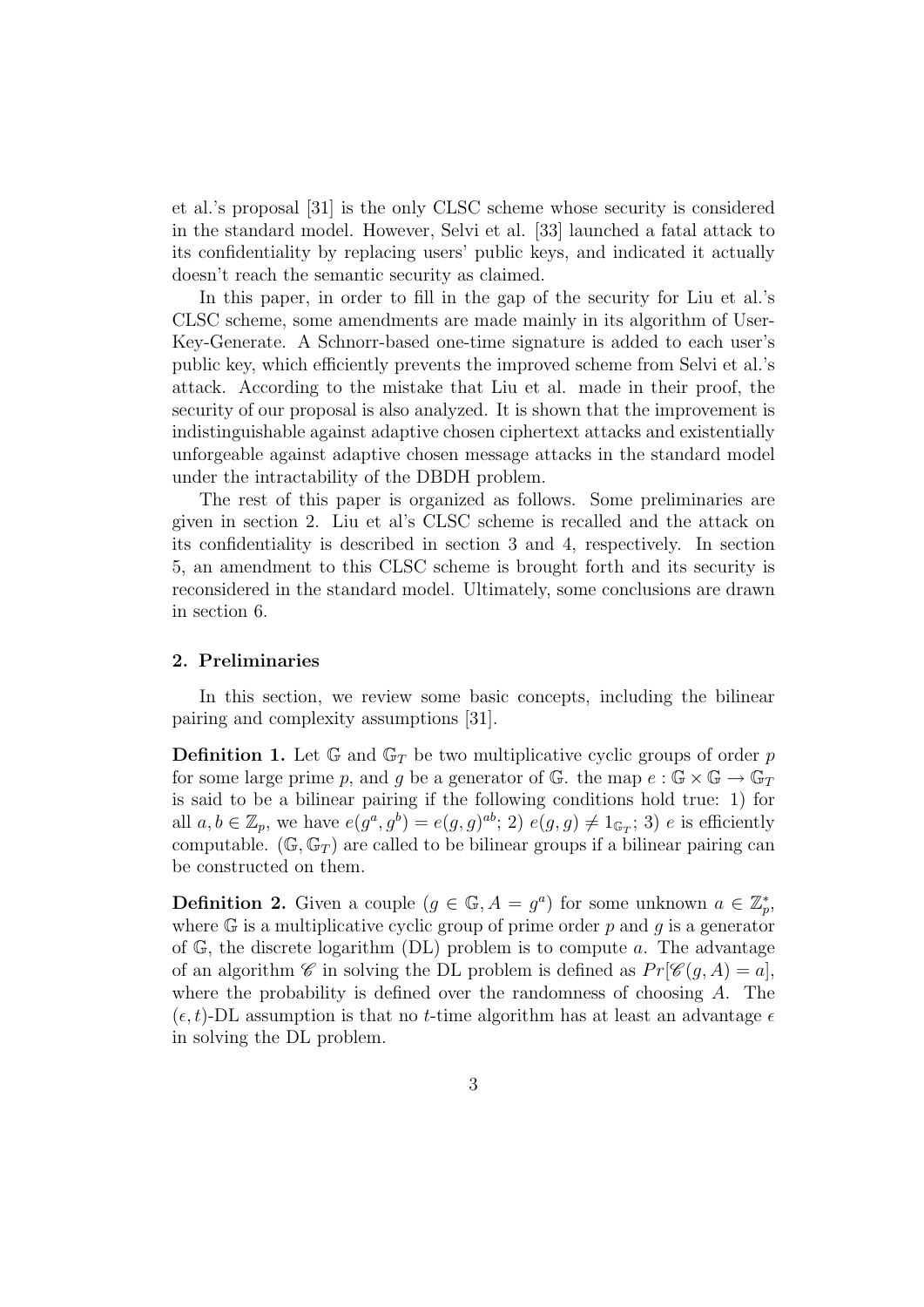**Definition 3.** Given a triple  $(g \in \mathbb{G}, A = g^a, B = g^b)$  for some unknown  $a, b \in \mathbb{Z}_p^*$ , where G is a multiplicative cyclic group of prime order *p* and *g* is a generator of G, the computational Diffie-Hellman (CDH) problem is to compute  $g^{ab}$ . The advantage of an algorithm  $\mathscr C$  in solving the CDH problem is defined as  $Pr[\mathscr{C}(g, A, B) = g^{ab}]$ , where the probability is defined over the randomness of choosing *A* and *B*. The  $(\epsilon, t)$ -CDH assumption is that no *t*-time algorithm has at least an advantage  $\epsilon$  in solving the CDH problem.

**Definition 4.** Given a quadruple  $(g \in \mathbb{G}, A = g^a, B = g^b, C = g^c)$  for some unknown  $a, b, c \in \mathbb{Z}_p^*$  and an element  $Z \in \mathbb{G}_T$ , where  $(\mathbb{G}, \mathbb{G}_T)$  are bilinear groups of prime order  $p$ ,  $g$  is a generator of  $\mathbb{G}$  and  $e$  is a bilinear pairing on  $(\mathbb{G}, \mathbb{G}_T)$ , the decisional bilinear Diffie-Hellman (DBDH) problem is to decide whether  $Z = e(g, g)^{abc}$  or not. The advantage of an algorithm  $\mathscr C$  in solving the DBDH problem is defined as  $\frac{1}{2}$  $|Pr[\mathscr{C}(A, B, C, e(g, g)^{abc}) = 1]$  –  $Pr[\mathscr{C}(A, B, C, Z) = 1]$ , where the probability is defined over the randomness of choosing  $A, B, C$  and  $Z$ . The  $(\epsilon, t)$ -DBDH assumption is that no *t*-time algorithm has at least an advantage  $\epsilon$  in solving the DBDH problem.

# **3. Liu et al.'s certificateless signcryption scheme**

Liu et al.'s CLSC scheme are recalled as follows [31].

**Setup**: Let  $(\mathbb{G}, \mathbb{G}_T)$  be bilinear groups of order p for some large prime p, *g* be a generator of  $\mathbb{G}$ , and *e* be a bilinear pairing on  $(\mathbb{G}, \mathbb{G}_T)$ . Let  $H_1$ :  $\{0,1\}^*$   $\rightarrow$   $\{0,1\}^m$  be a collision-resistant hash function. PKG randomly chooses values  $\alpha, \beta \in \mathbb{Z}_p^*$  and computes  $g_1 = g^{\alpha}, g_2 = g^{\beta}$ . Additionally, PKG selects two vectors  $\mathbf{U} = (u', u_1, u_2, \cdots, u_n), \mathbf{V} = (v', v_1, v_2, \cdots, v_n),$ whose elements are chosen from  $\mathbb{G}$  at random. The system parameters are  $params := (\mathbb{G}, \mathbb{G}_T, e, g, g_1, g_2, \mathbf{U}, \mathbf{V}, H_1)$  and the master secret key is  $g_2^{\alpha}$ .

**Partial-Private-Key-Extract**: Let *u*[*i*] denote the *i*-th bit of an identity  $u \in \{0, 1\}^n$  and  $\mathcal{U} = \{i | u[i] = 1, i = 1, 2, \dots, n\}$ . PKG uniformly picks *r*  $\in \mathbb{Z}_p^*$  and computes  $d_u = (d_{u,1}, d_{u,2}) = \int g_2^{\alpha}(u') \prod$ *i∈U*  $u_i$ <sup>*r*</sup>, *g<sup><i>r*</sup></sup>  $\setminus$ . An entity with an identity  $u$  is given  $d_u$  as his partial private key. Particularly, the sender and the receiver's partial private keys are denoted as  $d_S =$  $\sqrt{ }$  $g_2^{\alpha}(u' \prod)$ *i∈U<sup>S</sup>*  $u_i$ <sup>*rs*</sup>, *g*<sup>*rs*</sup>  $\lambda$  $\overline{\phantom{a}}$  $\setminus$ 

and 
$$
d_R = \left(g_2^{\alpha}(u' \prod_{i \in \mathcal{U}_R} u_i)^{r_R}, g^{r_R}\right)
$$
, respectively.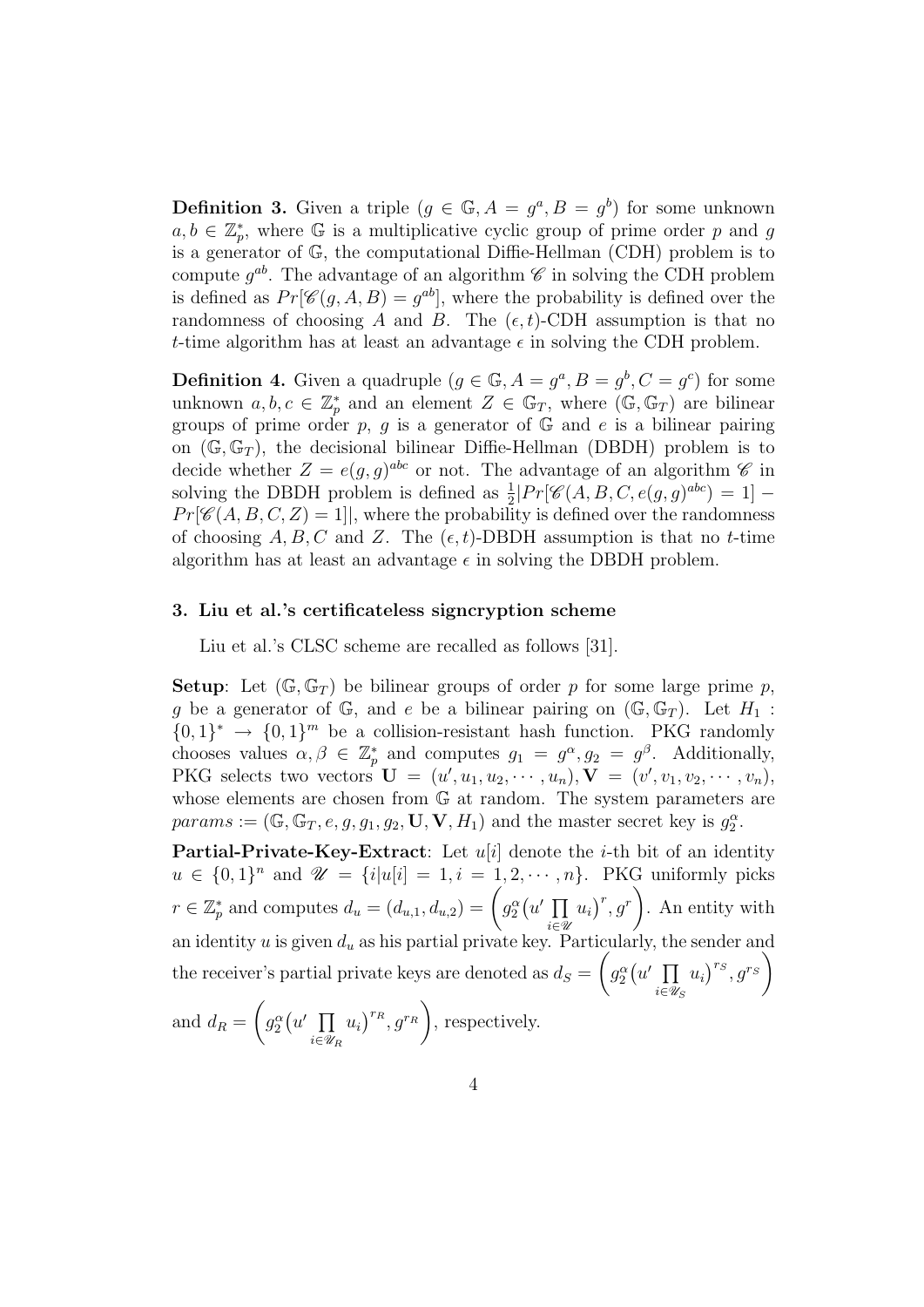**User-Key-Generate**: An entity with an identity *u* randomly chooses a secret value  $x_u \in \mathbb{Z}_p^*$  and computes a public key  $pk_u = e(g_1, g_2)^{x_u}$ .

**Private-Key-Extract**: An entity with an identity *u* picks  $r' \in \mathbb{Z}_p^*$  at random, and computes a private key

$$
sk_u = (sk_{u,1}, sk_{u,2}) = \left( d_{u,1}^{x_u} (u' \prod_{i \in \mathcal{U}} u_i)^{r'}, d_{u,2}^{x_u} g^{r'} \right) = \left( g_2^{\alpha x_u} (u' \prod_{i \in \mathcal{U}} u_i)^t, g^t \right),
$$
  
where  $t = rx_u + r'.$ 

**Signcrypt**: To send a message  $M \in \mathbb{G}_T$  to the receiver with public key  $pk_R = e(g_1, g_2)^{x_R}$ , the sender picks  $r'' \in \mathbb{Z}_p^*$  at random and performs the following operations.

(1) Compute 
$$
\sigma_1 = M \cdot p k_R^{r''} = M \cdot e(g_1, g_2)^{x_R r''}, \sigma_2 = g^{r''}, \sigma_3 = (u' \prod_{i \in \mathcal{U}_R} u_i)^{r''},
$$
  
and set  $\sigma_4 = sk_{S,2}$ ;

- (2) Compute  $\mathfrak{m} = H_1(\sigma_1, \sigma_2, \sigma_3, \sigma_4, u_R, pk_R) \in \{0, 1\}^m$  and  $\sigma_5 = sk_{S,1}$ . ( *v ′* ∏ *j∈M*  $v_j$ <sup> $r''$ </sup>, where  $\mathfrak{m}[j]$  denotes the *j*-th bit of  $\mathfrak{m}$  and  $\mathscr{M} = \{j | \mathfrak{m}[j] = j\}$  $1, j = 1, 2, \cdots, m$  };
- (3) Output the ciphertext  $\sigma = (\sigma_1, \sigma_2, \sigma_3, \sigma_4, \sigma_5)$ .

**Unsigncrypt**: Upon receiving a ciphertext  $\sigma = (\sigma_1, \sigma_2, \sigma_3, \sigma_4, \sigma_5)$ , the receiver does as follows.

- (1) Compute  $\mathfrak{m}' = H_1(\sigma_1, \sigma_2, \sigma_3, \sigma_4, u_R, pk_R) \in \{0, 1\}^m$ ;
- (2) Check whether the equality

$$
e(\sigma_5, g) = pk_S \cdot e(u' \prod_{i \in \mathscr{U}_S} u_i, \sigma_4) e(v' \prod_{j \in \mathscr{M}'} v_j, \sigma_2)
$$

holds or not, where  $\mathfrak{m}'[j]$  denotes the *j*-th bit of  $\mathfrak{m}'$  and  $\mathscr{M}' = \{j | \mathfrak{m}'[j] = j\}$  $1, j = 1, 2, \cdots, m$ . If not, output  $\perp$ ; otherwise, compute and output  $M \leftarrow \sigma_1 \cdot e(\sigma_3, sk_{R,2})/e(\sigma_2, sk_{R,1}).$ 

# **4. Attacking on the confidentiality of Liu et al.'s scheme**

Liu et al. [31] proved that their CLSC scheme is indistinguishable against adaptive chosen ciphertext attacks (IND-CLSC-CCA) under the DBDH assumption. Briefly speaking, given a signcryption ciphertext for some message randomly chosen from  $M_0$  and  $M_1$ , any polynomially bounded adversary couldn't determine from which message,  $M_0$  or  $M_1$ , the ciphertext was derived with a non-negligible advantage. Here, two types of adversaries with different capabilities were considered, which could be described as follows.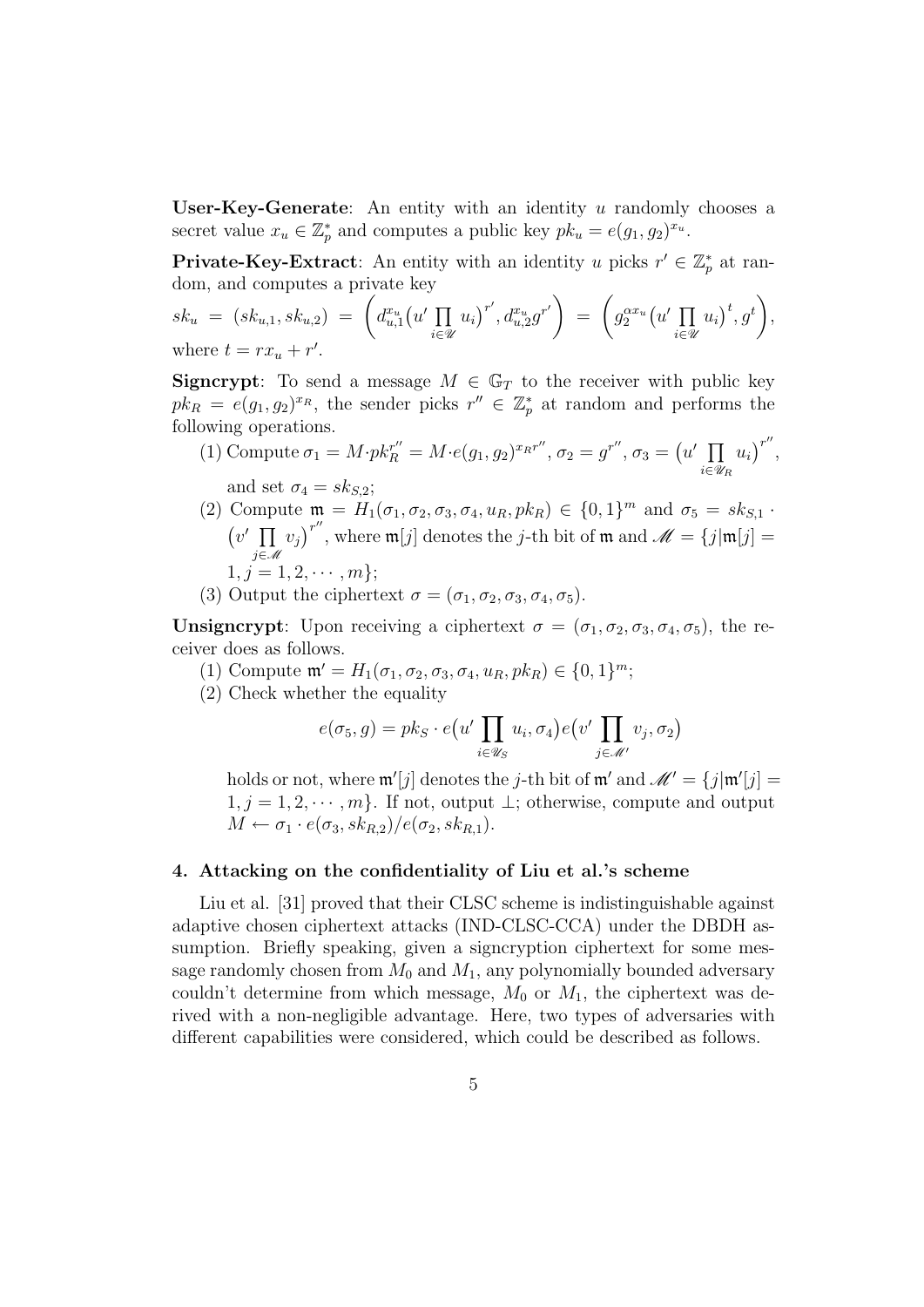**Type I Adversary**  $A<sub>I</sub>$ : This type of adversary acts as a dishonest user who does not have access to the master key but has the ability to replace the public key of any entity with a value of his choice.

**Type II Adversary**  $A_{II}$ : This type of adversary acts as a malicious PKG who has access to the master key but cannot perform the public key replacements.

However, Selvi et al. [33] showed that Liu et al.'s CLSC scheme cannot provide confidentiality against Type I Adversary  $A_I$ . By replacing the public key of the target receiver  $R^*$ ,  $\mathcal{A}_I$  can unsigncrypt the signcryption ciphertexts that *R<sup>∗</sup>* may receive without his private key. Concretely, the attack goes as follows.  $A_I$  firstly chooses  $r^* \in \mathbb{Z}_p^*$  and computes  $pk_{R^*} = e(g, g)^{r^*}$ , then replaces *R<sup>∗</sup>* 's public key with *pk<sup>R</sup><sup>∗</sup>* . After receiving the signcryption ciphertext  $\sigma^* = (\sigma_1^*, \sigma_2^*, \sigma_3^*, \sigma_4^*, \sigma_5^*)$  signcrypted with this new public key,  $\mathcal{A}_I$  can decrypt it by calculating  $M \leftarrow \sigma_1^* e(\sigma_2^*, g^{-r^*})$ , since  $\sigma_1^* = M \cdot pk_{R^*}^{r''} = M \cdot e(g, g)^{r^*r''}$ and  $\sigma_2^* = g^{r''}$  for some value  $r'' \in \mathbb{Z}_p^*$ . Therefore, Liu et al.'s CLSC scheme does not have the IND-CLSC-CCA security in its current version.

#### **5. Our rescue scheme and security analysis**

To make up for the flaw in Liu et al's scheme, we put forward a rescue scheme and show our improvement is really secure in the standard model.

The amendment to Liu et al.'s scheme [31] is made mainly in the algorithm of User-Key-Generate. Besides the public key  $pk_u = e(g_1, g_2)^{x_u}$ , a Schnorr-based one-time signature should be additionally provided in this algorithm. It is a signature of the message *params* using  $x<sub>u</sub>$  as the signing key while  $(e(g_1, g_2), p k_u)$  as the verification key, where *params* is the formulation of modified system parameters (including the hash function  $H_2$  mentioned below). As suggested by Huang et al.[24], the signature can be generated applying the technique of Fiat-Shamir transform without random oracles.

In details, we recall the Schnorr-based one-time signature scheme, which consists of the following algorithms [34].

**KG**: It is an algorithm that a prospective signer can generate his public key and associated secret key with the security parameter *k* as input. It randomly chooses a string  $K \in \{0,1\}^k$  and values  $h \in \mathbb{G}_T$ ,  $x, y \in \mathbb{Z}_p^*$ , then computes  $X = h^x, Y = h^y$ , and outputs  $PK = (K, h, X, Y), SK = (K, x, y, Y)$  as the public key and the private key, respectively.

**SGN**: The signer, with the private key  $(K, x, y, Y)$  in hand, computes  $c =$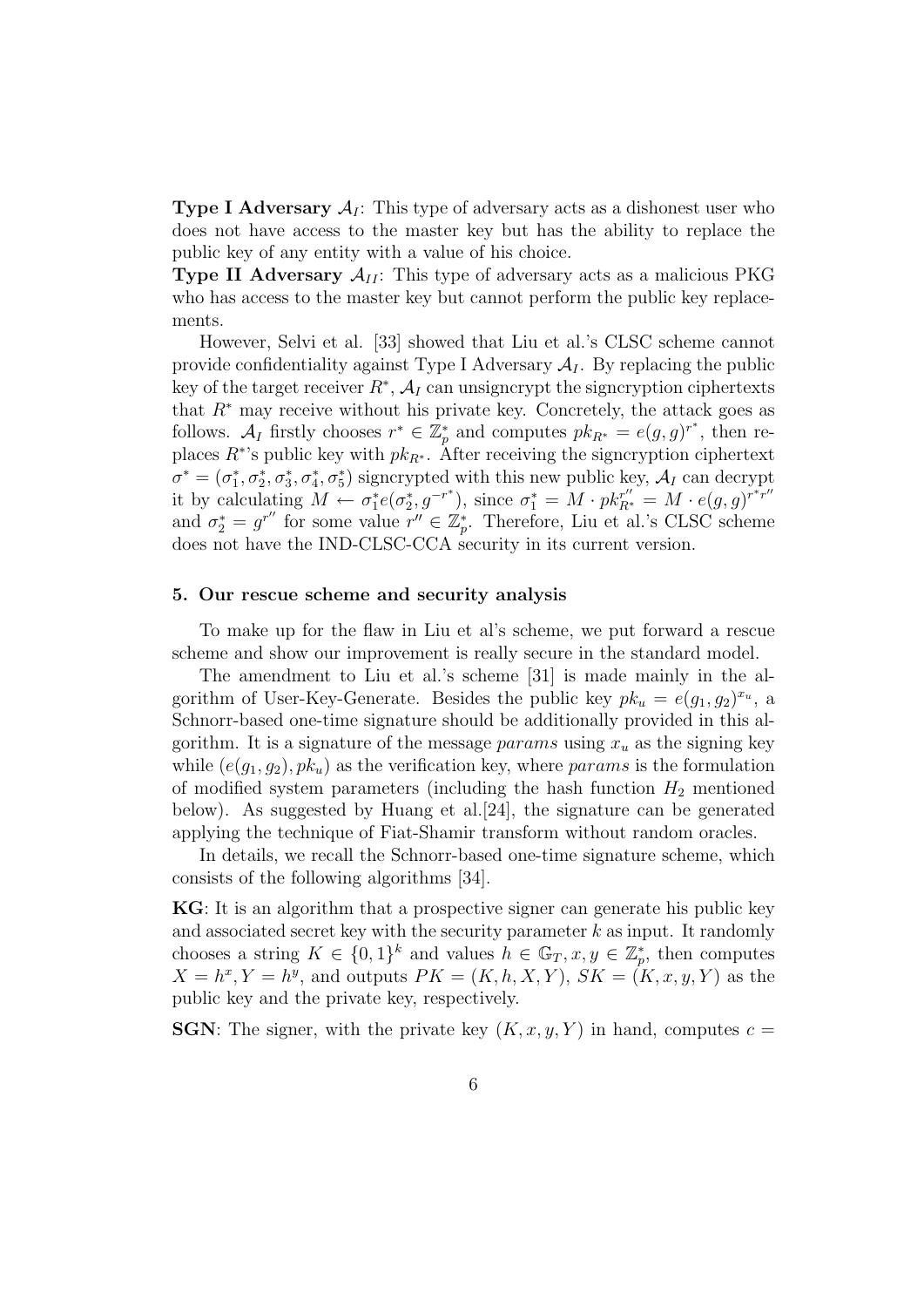$H_2(K, Y||params)$ , where  $H_2: \{0, 1\}^* \to \mathbb{Z}_p^*$  is a collision-resistant hash function, and returns  $z = y + cx$  mod p as the one-time signature of params.

**VF**: Upon receiving a signature *z*, the verifier parses *PK* as (*K, h, X, Y* ) and computes  $c = H_2(K, Y||params)$ . It accepts this signature if the equality  $h^z = YX^c$  holds; otherwise, rejects it.

As shown by Bellare and Shoup [34], the Schnorr-based one-time signature scheme is strongly unforgeable under the additional assumption that the function is collision-resistant.

Now, to apply above signature to the algorithm of User-Key-Generate in Liu et al.'s CLSC scheme, the entity with an identity *u* does as follows. Let  $K = u, h = e(g_1, g_2), x = x_u$  and  $X = pk_u = e(g_1, g_2)^{x_u}$ . It picks a random value  $y = y_u \in \mathbb{Z}_p^*$  and computes  $Y = h^y, c = H_2(K, Y || params), z = y + cx$ mod *p*. Hence, it makes  $(K, h, X, Y, z)$  public, which are the entity's public key and its corresponding signature. Consequently, whenever the public key  $pk_u$  for the identity *u* is used in algorithms of Signcrypt and Unsigncrypt, the corresponding signature should be verified to be valid, i.e. the equality  $e(g_1, g_2)^z = YX^c$  holds, where  $c = H_2(u, Y||params)$ . As a whole, we briefly list six algorithms of the revised CLSC scheme in Table 1.

By intuition, the replacing capability of the adversary is greatly restricted when attacking our revised scheme. The user's public key could remain to be replaced, since any adversary could choose a number as the secret value, compute the corresponding public key and generate the related signature. However, the adversary who wants to replace a user's public key must choose the secret value  $x'_{u}$  at first, and then generates new public key as  $e(g_1, g_2)^{x'_{u}}$  in a fixed form; otherwise, the adversary should have had the ability of forging a Schnorr-based one-time signature without knowing the signing key. Let's take Selvi et al.'s attack in section 4 as an example. If the adversary chooses  $r^* \in \mathbb{Z}_p^*$  at random and replaces the receiver's public key with  $e(g, g)^{r^*}$ , it is easy to see that the adversary cannot get the secret value  $x_{R^*}^*$  corresponding to this public key for the intractability of the DL problem, where  $x_{R^*}^*$  satisfies the equation  $e(g_1, g_2)^{x_{R^*}^*} = e(g, g)^{r^*}$  and is used to generate a Schnorr-based one-time signature. Eventually, the associated signature could not be provided by such an adversary and our improved scheme can be prevented from Selvi et al.'s attack.

To analyze the security of our improvement more strictly, we first try to find out what the problem is in Liu et al.'s security proof [31, Lemma 1]. It was shown that their scheme was IND-CLSC-CCA against type I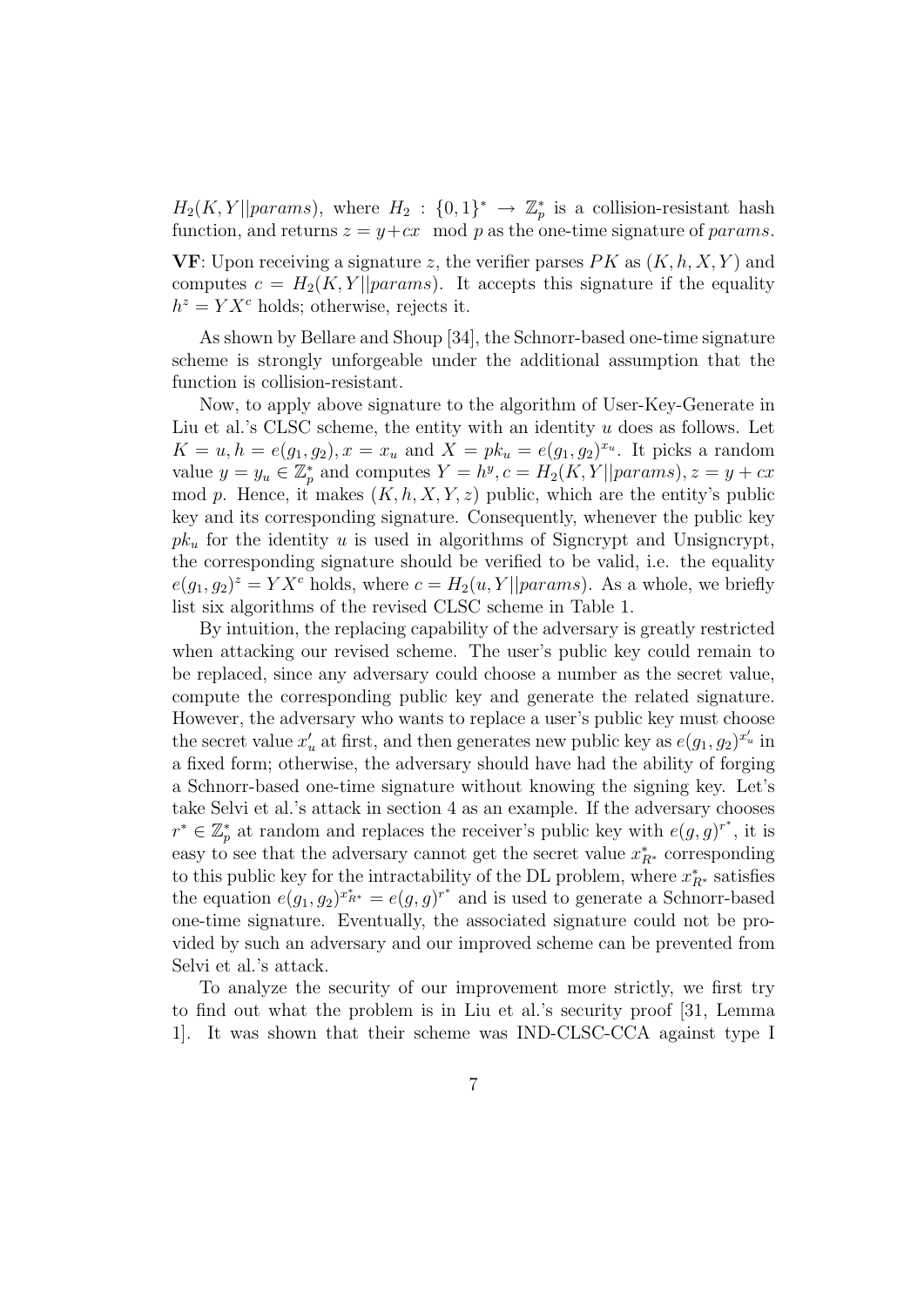Table 1: Revised CLSC Scheme

| Setup:                                                                                                                                   |
|------------------------------------------------------------------------------------------------------------------------------------------|
| params := $(\mathbb{G}, \mathbb{G}_T, e, g, g_1, g_2, \mathbf{U}, \mathbf{V}, H_1, H_2)$ , the master secret key is $g_2^{\alpha}$       |
| Partial-Private-Key-Extract:                                                                                                             |
| $d_u = (d_{u,1}, d_{u,2}) = \left(g_2^{\alpha}(u' \prod_{i \in \mathcal{U}} u_i)^r, g^r\right)$                                          |
| User-Key-Generate:                                                                                                                       |
| The secret value is $x_u$ , the public key and the corresponding signa-                                                                  |
| ture are $(K, h, pk_u, Y, z) = (u, e(g_1, g_2), e(g_1, g_2)^{x_u}, e(g_1, g_2)^{y_u}, y_u + cx_u)$                                       |
| mod p), where $c = H_2(K, Y  params)$                                                                                                    |
| Private-Key-Extract:                                                                                                                     |
| $sk_u = (sk_{u,1}, sk_{u,2}) = \left(d_{u,1}^{x_u}(u' \prod_{i=1} u_i)^{r'}, d_{u,2}^{x_u} g^{r'}\right)$                                |
| Signcrypt:                                                                                                                               |
| Verify the associated signature to the receiver's public key by checking                                                                 |
| if the equality $h^z = Y p k_u^c$ holds, where $c = H_2(K, Y  params)$ . If not,                                                         |
| terminate; otherwise, output the ciphertext $\sigma = (\sigma_1, \sigma_2, \sigma_3, \sigma_4, \sigma_5)$                                |
| $(M \cdot e(g_1, g_2)^{x_R r''}, g^{r''}, (u' \prod u_i)^{r''}, sk_{S,2}, sk_{S,1} \cdot (v' \prod v_j)^{r''})$<br>$i \in \mathcal{U}_B$ |
| $\prod_{z}$ of an our $\leftarrow$                                                                                                       |

#### **Unsigncrypt:**

If the signature related to the prospective receiver's public key is valid and  $e(\sigma_5, g) = pk_S \cdot e(u')$   $\prod$ *i∈U<sup>S</sup>*  $\overline{u_i}, \sigma_4$ ) $e(v'$  ∏ *j∈M′*  $\left(v_j, \sigma_2\right)$ , compute and output  $M \leftarrow \sigma_1 \cdot e(\sigma_3, sk_{R,2})/e(\sigma_2, sk_{R,1})$ ; otherwise, output ⊥

adversary  $A_I$  under the intractability of the DBDH problem, and the sketch of their proof could be described as follows. The core approach is to "embed" instances  $(g, A = g^a, B = g^b, C = g^c, Z)$  of the DBDH problem into an algorithm  $\mathcal C$  so that it leads to obtaining a solution to the unsolvable problem, where  $\mathcal C$  will run  $\mathcal A_I$  as a subroutine and simulate a challenger and all queries for  $A_I$ . In details,  $C$  first setups the system and prepares for answering the queries that  $A_I$  may make. After a polynomially bounded number of queries, *C* would receive two distinct identities  $u_{S^*}, u_{R^*}$  and two equal length messages  $M_0, M_1$  chosen by  $A_I$  as a challenge to the scheme's IND-CLSC-CCA security. In such a case,  $C$  returns  $A_I$  a signcryption ciphertext  $\sigma^*$  (related to  $u_{S^*}$  and  $u_{R}$ <sup>\*</sup>) of some message  $M_{\gamma}$  randomly chosen from  $\{M_0, M_1\}$ . Another round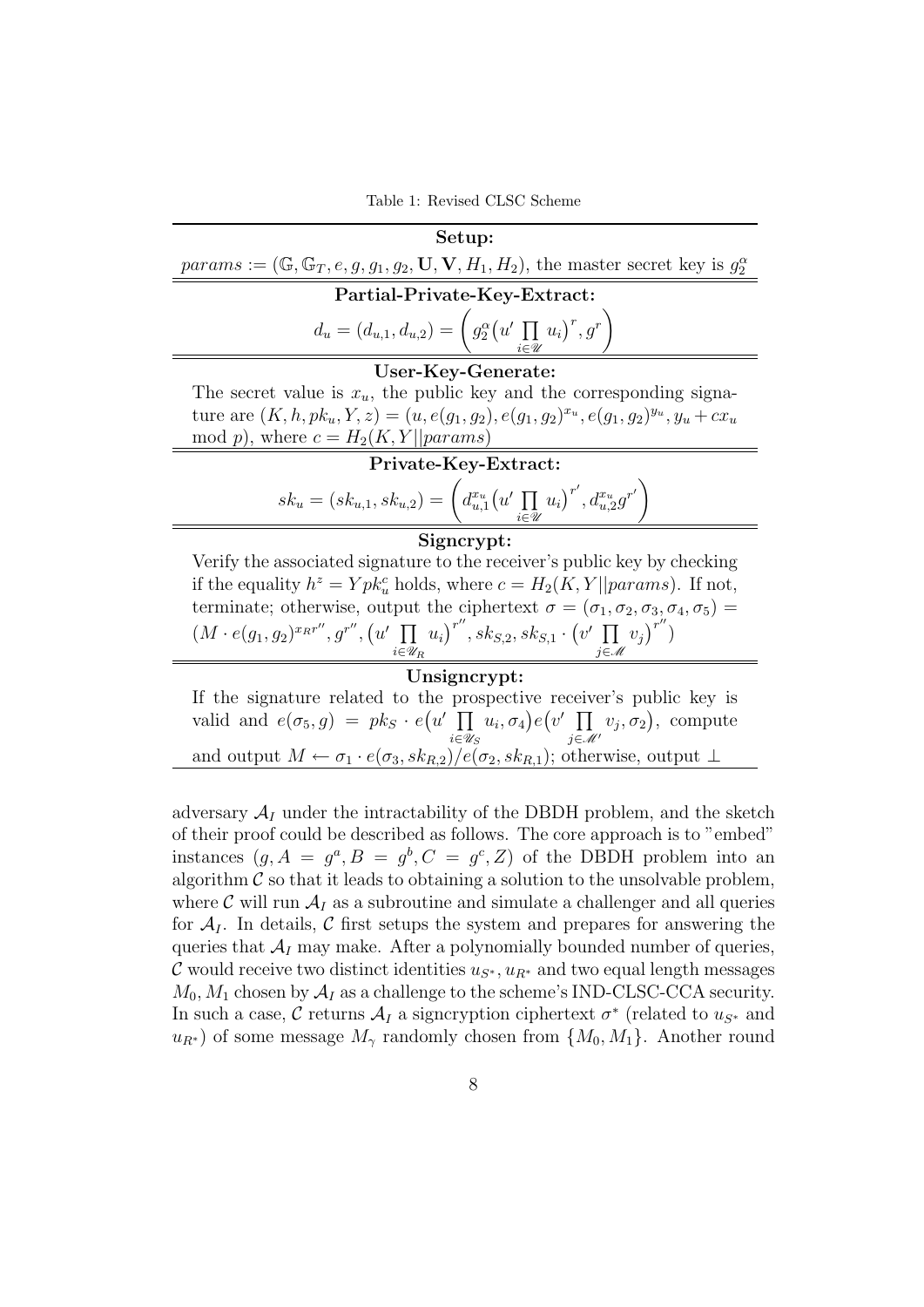of queries similar to the previous might be made and a guess *γ ′* of *γ* should be submitted by  $A_I$ . Finally, C outputs a solution to the DBDH problem according to the guess, i.e., if  $\gamma' = \gamma$ , *C* outputs  $\beta' = 1$  indicating that  $Z = e(g, g)^{abc}$ ; otherwise, it outputs  $\beta' = 0$ . Along with the analysis of *C*'s success probability and time complexity, the proof is completed. Although the main thought of Liu et al.'s security proof is incontrovertible, we point out that the flaw is due to the last criteria for determining the solution *β ′* . In fact, because of the inherent defect in Liu et al.'s scheme, whenever  $Z = e(g, g)^{abc}$  holds or not, the adversary  $A_I$  could get what the random bit *γ* is as described in section 4. In consequence, *A<sup>I</sup>* 's guess *γ ′* would always equal to  $\gamma$  even when  $Z \neq e(g, g)^{abc}$ , thus *C*'s above judgement is wrong.

For our revised scheme, the security proof goes almost the same as Liu et al.'s except the mistake they made. The key difference is on the point that the correctness of  $\mathcal{C}$ 's declaration would be assured after the Schnorr-based one-time signature is attached to the user's public key, where the public key and the signature are in the form of  $(pk_u, Y_u, z_u) = (e(g_1, g_2)^{x_u}, e(g_1, g_2)^{y_u},$  $y_u + H_2(u, Y_u||params)x_u \mod p$ .

Specifically, C first follows the same steps of Setup and Phase 1 as described in Liu et al.'s proof of [31, Lemma 1] except adding some corresponding Schnorr-based one-time signatures to Request-Public-Key-Query and Replace-Public-Key-Query. For convenience, we recall some notations that will be used below.

Let  $l_u = 2(q_{pp} + q_p + q_s + q_u)$  and  $l_m = 2q_u$ , where  $q_{pp}, q_p, q_s, q_u$  are the bounds of partial private key queries, private key queries, signcryption queries, unsigncryption queries, respectively. *k<sup>u</sup>* and *k<sup>m</sup>* are two integers randomly chosen by *C*, which satisfies  $0 \le k_u \le n, 0 \le k_m \le n$  and  $l_u(n+1) <$  $p, l_m(m+1) < p.$   $\mathbf{X} = (x', x_1, x_2, \cdots x_n)$  and  $\mathbf{Z} = (z', z_1, z_2, \cdots z_m)$  are two vectors whose elements are randomly chosen from  $\mathbb{Z}_{l_u}$  and  $\mathbb{Z}_{l_m}$ , respectively.  $\mathbf{Y} = (y', y_1, y_2, \cdots y_n)$  and  $\mathbf{W} = (w', w_1, w_2, \cdots w_m)$  are two vectors whose elements are all randomly chosen from  $\mathbb{Z}_p^*$ . Two pairs of functions for binary strings *u* and m are defined as follows.

$$
F(u) = x' - l_u k_u + \sum_{i \in \mathcal{U}} x_i, J(u) = y' + \sum_{i \in \mathcal{U}} y_i,
$$
  

$$
K(\mathfrak{m}) = z' - l_m k_m + \sum_{i \in \mathcal{M}} z_i, L(\mathfrak{m}) = w' + \sum_{i \in \mathcal{M}} w_i,
$$

where  $\mathscr U$  and  $\mathscr M$  denote the sets of subscripts whose corresponding bits equal to 1 for binary strings *u* and **m**, respectively. In addition,  $g_1 = g^a$ ,  $g_2 =$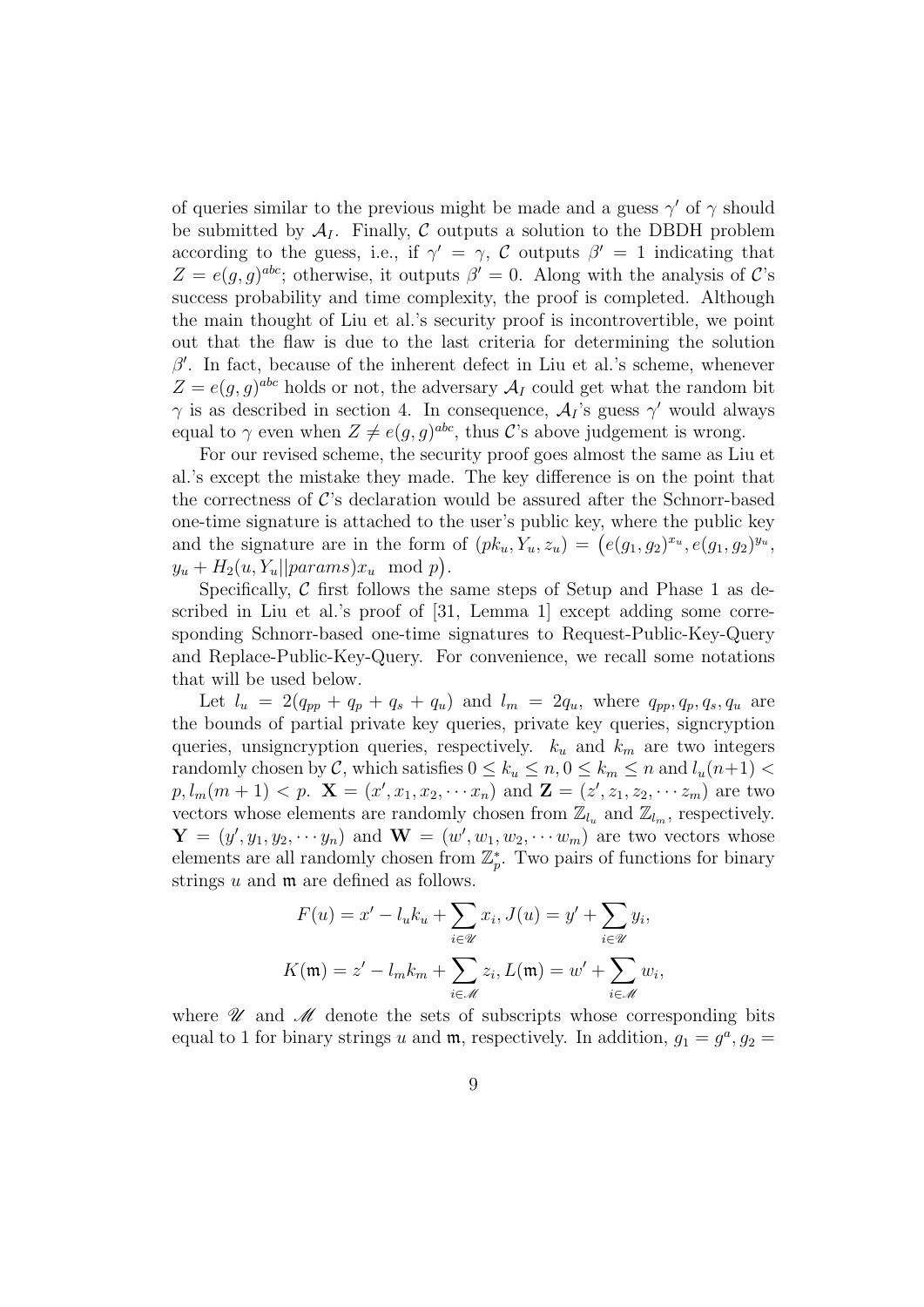$g^b, u' = g_2^{x'-l_u k_u} g^{y'}, v' = g_2^{z'-l_m k_m} g^{w'},$  and  $u_i = g_2^{x_i} g^{y_i}, v_j = g_2^{z_j}$  $a_2^{z_j} g^{w_j}$  for  $1 \le i \le j$  $n, 1 \leq j \leq m$ .

Then,  $A_I$  submits two identities  $u_{S^*}, u_{R^*}$  and two messages  $M_0, M_1$ , and *C* returns the signcryption ciphertext  $\sigma^* = (\sigma_1^*, \sigma_2^*, \sigma_3^*, \sigma_4^*, \sigma_5^*)$ , where  $\sigma^*$  is constructed as below. If  $F(u_{R^*}) \neq 0 \mod l_u$ , *C* aborts; otherwise, flips a fair coin  $\gamma$  and does the following. Let  $pk_{S^*} = e(g_1, g_2)^{x^*_{S}}$  and  $pk_{R^*} = e(g_1, g_2)^{x^*_{R}}$ be  $u_{S^*}$  and  $u_{R^*}$ 's current public keys, respectively. *C* retrieves the secret values  $x_{S^*}, x_{R^*}$  and computes  $\sigma_1^* = Z^{x_{R^*}} M_{\gamma}, \sigma_2^* = C, \sigma_3^* = C^{J(u_{R^*})}, \sigma_4^* =$  $(g_1^{x_s^*})^{-1/F(u_{S^*})}g^{t_{S^*}}$ , where  $t_{S^*}$  is a random number chosen from  $\mathbb{Z}_p^*$ . Let  $\mathfrak{m}_{\gamma}$  =  $H_1(\sigma_1^*, \sigma_2^*, \sigma_3^*, \sigma_4^*, u_{R^*}, p k_{R^*}), \mathfrak{m}_\gamma[j]$  be the *j*-th bit of  $\mathfrak{m}_\gamma$  and  $\mathscr{M}_\gamma = \{j | \mathfrak{m}_\gamma[j] = j\}$  $1, j = 1, 2, \cdots, m$ . If  $K(\mathfrak{m}_{\gamma}) \neq 0 \mod p$ , C aborts; otherwise, sets  $\sigma_5^* =$  $(g_1^{x_{S^*}})^{-J(u_{S^*})/F(u_{S^*})}$  (*u'*  $\prod$ *i∈US<sup>∗</sup>*  $u_i$ <sup>*ts*</sup><sup>*t*</sup>*C*<sup>*L*(m<sub>γ</sub>)</sub>. After receiving the ciphertext  $\sigma^*$ ,</sup>

 $\mathcal{A}_I$  could continue to make the same type of queries as in Phase 1 except the unsigncryption query for  $\sigma^*$  under  $u_{S^*}, u_{R^*}$ .

At the end of the simulation,  $\mathcal{A}_I$  outputs a guess  $\gamma'$  of  $\gamma$ . If  $\gamma' = \gamma$ , C outputs  $\beta' = 1$  indicating that  $Z = e(g, g)^{abc}$ ; otherwise, it outputs  $\beta' = 0$ to the DBDH problem. Since the Schnorr-based one-time signature makes the form of (replaced) user's public keys fixed, we have that *Z* is a random element of  $\mathbb{G}_T$  if  $Z \neq e(g, g)^{abc}$ , thus  $\sigma^*$  will give no information about the choice of  $\gamma$ . As a result, we can assure that  $Z = e(g, g)^{abc}$  if and only if  $\gamma' = \gamma$ after *A* submits his guess  $\gamma'$ . We emphasize that it is the main difference between Liu et al.'s proof and ours. At last, for *C*'s success probability and time complexity, it can be analyzed similarly to [31, Lemma 1].

We have shown the IND-CLSC-CCA security against type I adversary  $A_I$  of our amended scheme. For the IND-CLSC-CCA security against type II adversary and the unforgeability of our proposal, we have the same results as obtained in [31, Lemma 2 and Theorem 2]. Especially, it's easy to see that, if an adversary could forge a signcryption ciphertext which can pass the verification for our scheme, then the forgery must be an efficient attack to Liu et al.'s CLSC scheme, so the existential unforgeability security of the revised scheme is not weaker than that of Liu et al.'s. Thus, under the CDH assumption, our improvement is existentially unforgeable against adaptive chosen message attacks.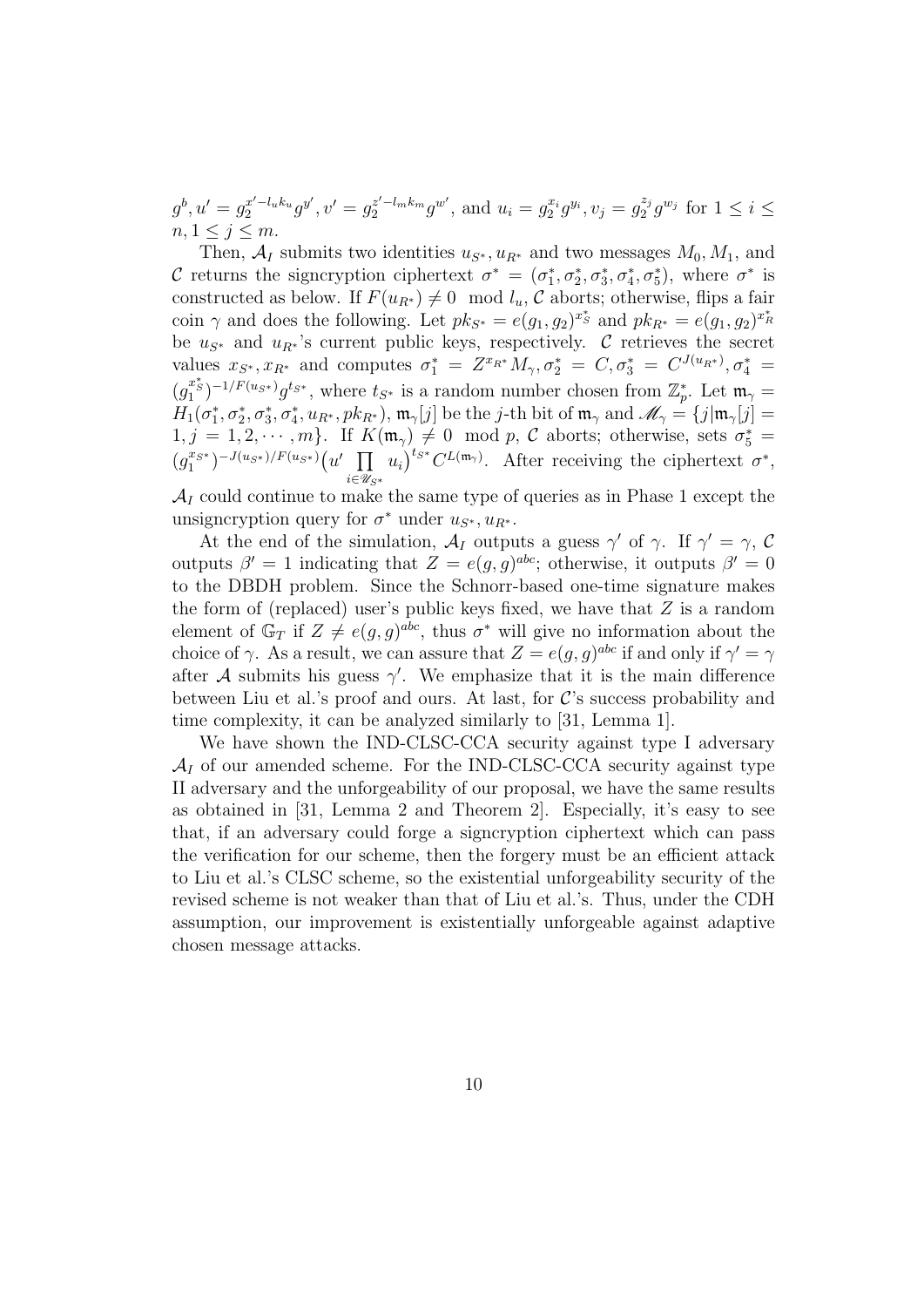#### **6. Conclusions**

Liu et al.'s CLSC scheme was said to be secure in the standard model, but it actually couldn't resist Selvi et al.'s replacing public key attack. In this paper, the mistake that Liu et al. made in their security proof has been discussed, and accordingly, a rescue scheme has been submitted, which is shown to be really indistinguishable against adaptive chosen ciphertext attacks and existentially unforgeable against adaptive chosen message attacks in the standard model.

# **Acknowledgements**

This work is supported by National Natural Science Foundation of China (Grant Nos. 60873191, 60821001, 60903152), Beijing Natural Science Foundation (Grant No. 4072020).

# **References**

- [1] Y. Zheng, Digital signcryption or how to achieve cost(signature & encryption) *≪* cost(signature) + cost(encryption), Advances in Cryptology–Proceedings of CRYPTO'97, Vol. 1294 of LNCS, Springer-Verlag, Berlin, (1997), 165–179.
- [2] J. An, Y. Dodis and T. Rabin, On the security of joint signature and encryption, Advances in Cryptology-Proceedings of Eurocrypt 2002, Vol. 2332 of LNCS, Springer-Verlag, Berlin, (2002), 83–107.
- [3] J. Baek, R. Steinfeld and Y. Zheng, Formal proofs for the security of signcryption, Proceedings of Public Key Cryptography 2002 (PKC 2002), Vol. 2274 of LNCS, Springer-Verlag, Berlin, (2002), 80–98.
- [4] J. Baek, R. Steinfeld and Y. Zheng, Formal proofs for the security of signcryption, Journal of Cryptology 20 (2007), 203–235.
- [5] A. Shamir, Identity-based cryptosystem and signature scheme, Advances in Cryptology–Proceedings of CRYPTO'84, Vol. 0196 of LNCS, Springer-Verlag, Berlin, (1984), 47–53.
- [6] J. Malone-Lee, Identity based signcryption, Cryptology ePrint Archive, Report 2002/098, 2002. http://eprint.iacr.org/2002/098.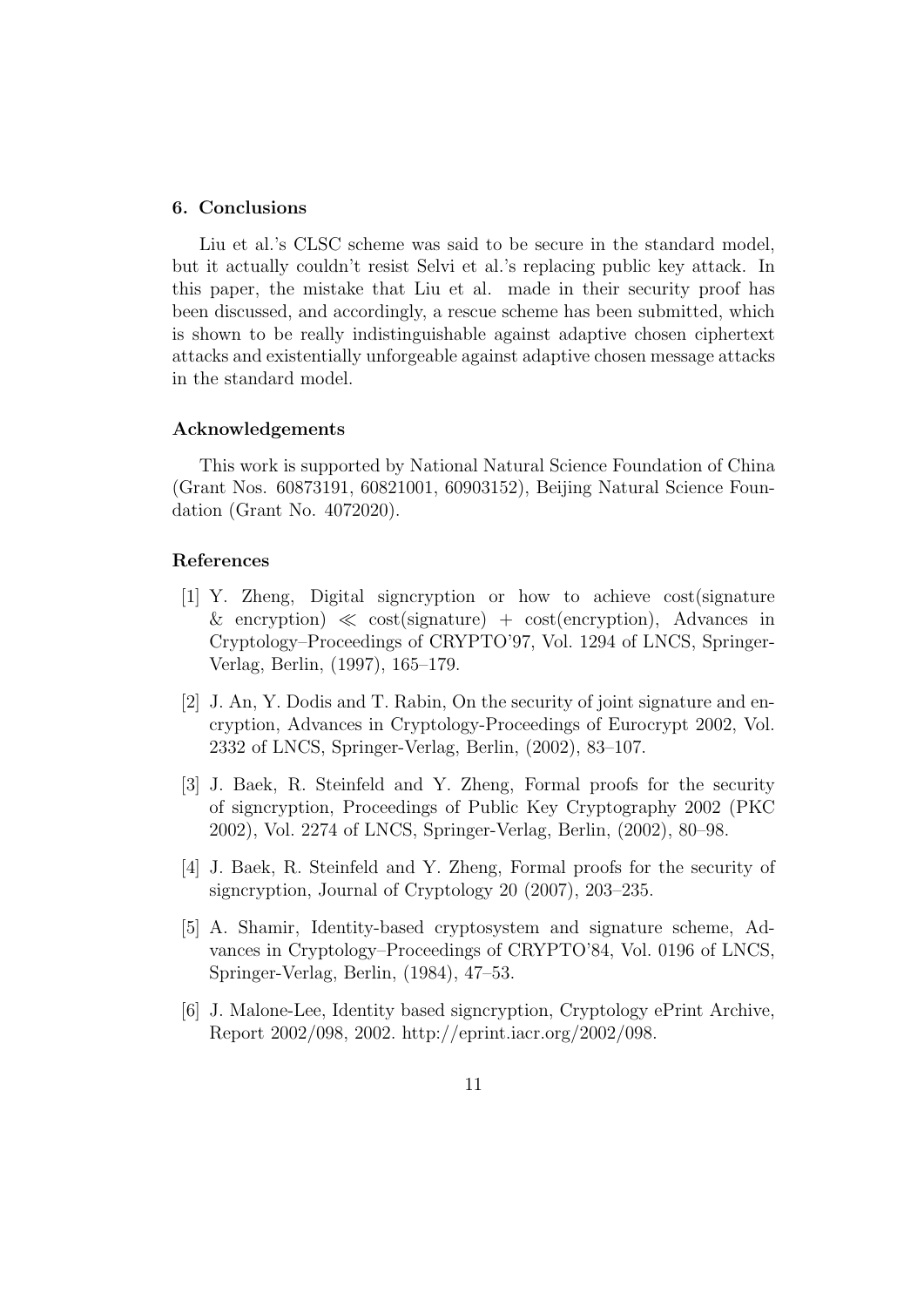- [7] B. Libert and J.-J. Quisquater, A new identity based signcryption scheme from pairings, Proceedings of the IEEE Information Theory Workshop (ITW 2003), Paris, France, (2003), 155–158.
- [8] S. S. M. Chow, S. M. Yiu, L. C. K. Hui and K. P. Chow, Efficient forward and provably secure ID-based signcryption scheme with public verifiability and public ciphertext authenticity, Information Security and Cryptology-ICISC 2003, Vol. 2971 of LNCS, Springer-Verlag, Berlin, (2004), 352–369.
- [9] X. Boyen, Multipurpose identity-based signcryption: A Swiss army knife for identity-based cryptography, Advances in Cryptology–Proceedings of CRYPTO'03, Vol. 2729 of LNCS, Springer-Verlag, Berlin, (2003), 383– 399.
- [10] L. Chen and J. Malone-Lee, Improved identity-based signcryption, Proceedings of Public Key Cryptography 2005 (PKC 2005), Vol. 3386 of LNCS, Springer-Verlag, Berlin, (2005), 362–379.
- [11] P. S. L. M. Barreto, B. Libert, N. McCullagh and J. Quisquater, Efficient and provably-secure identity-based signatures and signcryption from bilinear maps, Advances in Cryptology–Proceedings of ASIACRYPT'05, Vol. 3788 of LNCS, Springer-Verlag, Berlin, (2005), 515–532.
- [12] M. Bellare and P. Rogaway, The exact security of digital signature how to sign with RSA and Rabin, Advances in Cryptology–Proceedings of Eurocrypt'96, Vol. 950 of LNCS, Springer-Verlag, Berlin, (1996), 399– 416.
- [13] B. Barak, How to go beyond the black-box simulation barrier, The 42nd FOCS, IEEE Computer Society, (2001), 106–115. http://www.wisdom.weizmann.ac.il/boaz.
- [14] B. Barak, Y. Lindell and S. P. Vadhan, Lower bounds for non-black-box zero knowledge, FOCS'03, IEEE Computer Society, (2003), 384–393.
- [15] R. Canetti, O. Goldreich and S. Halevi, The random oracle methodology, revised, Journal of the ACM, 51 (4) (2004), 557–594.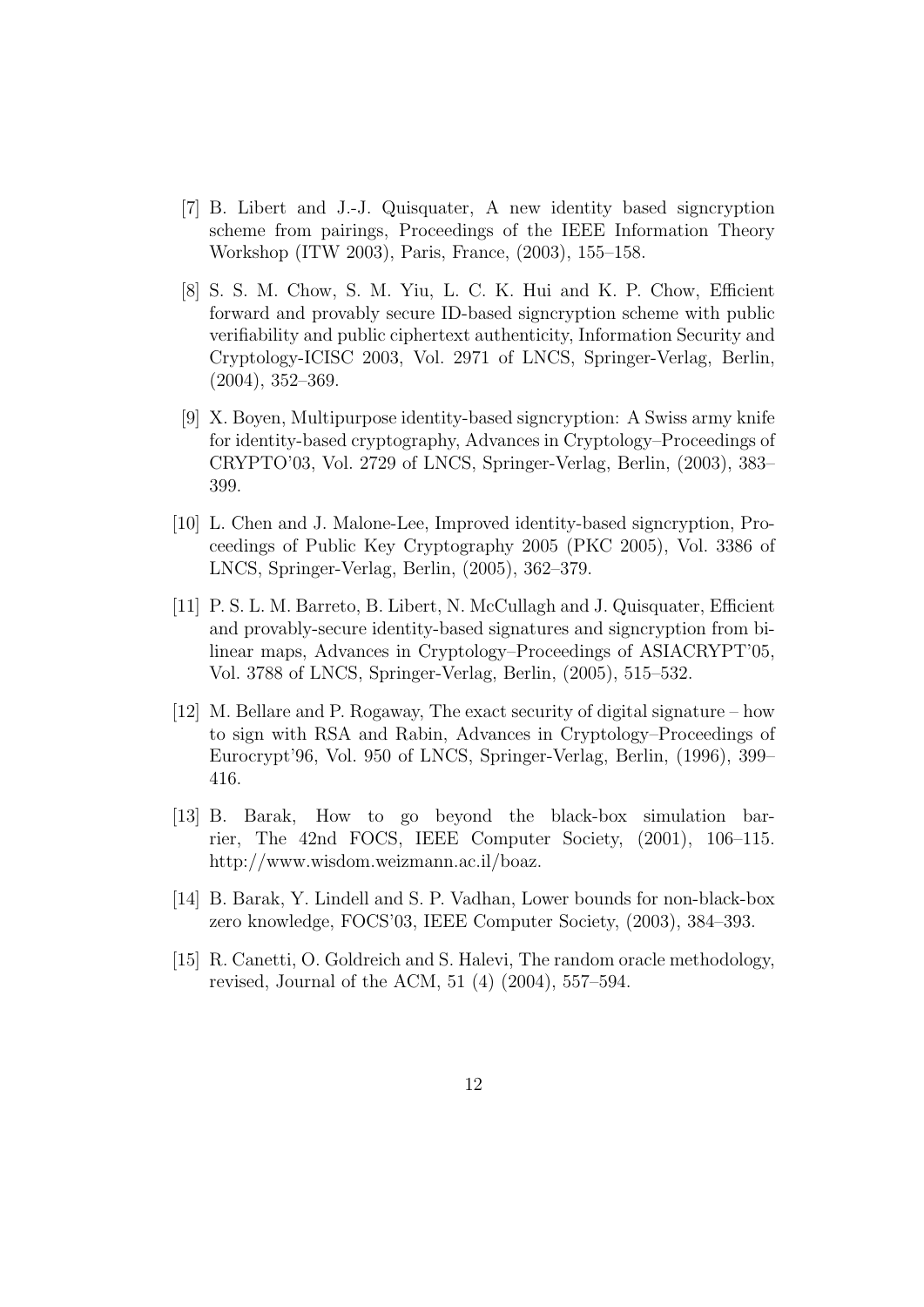- [16] S. Goldwasser and Y. T. Kalai, On the (in)security of the Fiat-Shamir paradigm, Proceedings of the 44th Annual IEEE Symposium on Foundations of Computer Science, IEEE Press, (2003), 102–113.
- [17] Y. Yu, B. Yang, Y. Sun and S. Zhu, Identity based signcryption scheme without random oracles, Computer Standards & Interfaces, 31 (2009), 56–62.
- [18] Z. Jin, Q. Wen and H. Du, An improved semantically-secure identitybased signcryption scheme in the standard model, Computers and Electrical Engineering, 36 (2010), 545–552.
- [19] S.S. Al-Riyami and K.G. Paterson, Certificateless public key cryptography, Advances in Cryptology–Proceedings of ASIACRYPT'03, Vol. 2894 of LNCS, Springer-Verlag, Berlin, (2003), 452–473.
- [20] B. Hu, D. Wong, Z. Zhang and X. Deng, Certificateless signature: a new security model and an improved generic construction, Designs, Codes and Cryptography, 42 (2007), 109–126.
- [21] X. Huang, Y. Mu, W. Susilo, D. Wong and W. Wu, Certificateless signature revisited, Proceedings of ACISP'07, Vol. 4586 of LNCS, Springer-Verlag, Berlin, (2007), 308–322.
- [22] L. Wang, Z. Cao, X. Li and H. Qian, Simulatability and security of certificateless threshold signatures, Information Sciences, 177 (2007), 1382–1394.
- [23] K. Bentahar, P. Farshim, J. Malone-Lee and N. Smart, Generic constructions of identity-based and certificateless KEMs, Journal of Cryptology, 21 (2008), 178–199.
- [24] Y. Huang, J. Liu and S. Chow, Certificateless public key encryption secure against malicious KGC attacks in the standard model, Journal of Universal Computer Science, 14(3) (2008), 463-480.
- [25] M. Barbosa and P. Farshim, Certificateless signcryption, Proceedings of the 2008 ACM Symposium on Information, Computer and Communications Security (ASIACCS08), ACM, New York, (2008), 369–372. Also Cryptology ePrint Archive, Report 2008/143, *<*http:// eprint.iacr.org/2008/143*>*.